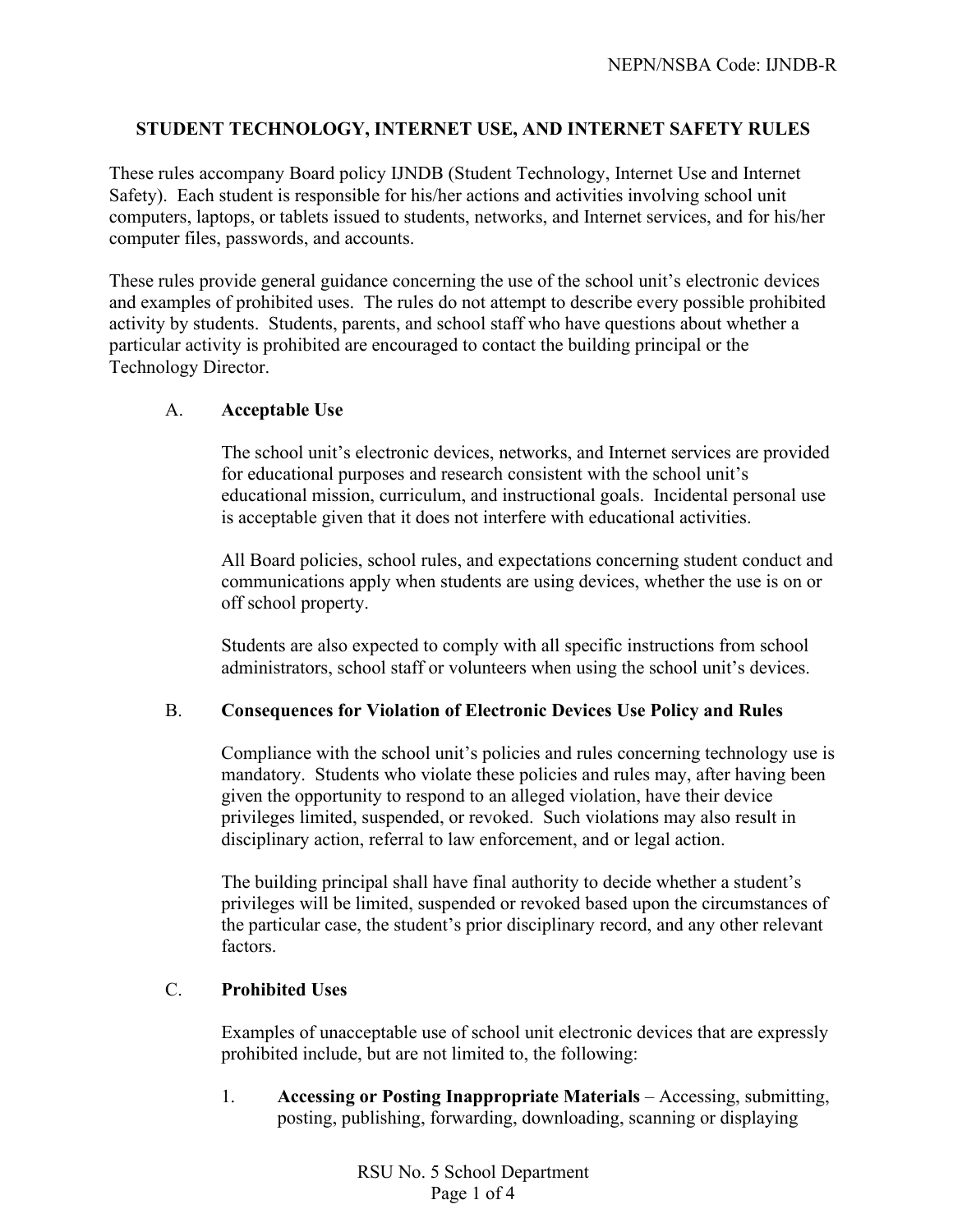defamatory, abusive, obscene, vulgar, sexually explicit, sexually suggestive, threatening, discriminatory, harassing and/or illegal materials or engaging in "cyber bullying;"

- 2. **Illegal Activities** Using the school unit's electronic devices, networks, and Internet services for any illegal activity or in violation of any Board policy or school rules. The school unit assumes no responsibility for illegal activities of students while using school devices;
- 3. **Violating Copyrights** Copying, downloading or sharing any type of copyrighted materials (including music or films) without the owner's permission (see Board policy/procedure EGAD – Copyright Compliance). The school unit assumes no responsibility for copyright violations by students;
- 4. **Copying and Downloading Software** Copying or downloading software without the express authorization of the Director of Technology. Unauthorized copying of software is illegal and may subject the copier to substantial civil and criminal penalties. The school unit assumes no responsibility for illegal software copying by students;
- 5. **Plagiarism** Representing as one's own work any materials obtained on the Internet (such as term papers, articles, music, etc.). When Internet sources are used in student work, the author, publisher, and website must be identified;
- 6. **Misuse of Passwords/Unauthorized Access** Sharing passwords, using other users' passwords, and accessing or using other users' accounts;
- 7. **Malicious Use/Vandalism** Any malicious use, disruption or harm to the school unit's devices, networks, and Internet services, including but not limited to hacking activities and creation/uploading of technology viruses; and
- 8. **Unauthorized Access to Blogs/Chat Rooms/Social Networking Sites**  Accessing blogs, chat rooms or social networking sites to which student access is prohibited.

# D. **No Expectation of Privacy**

RSU No. 5 and MLTI owned devices remain under the control, custody, and supervision of the school unit at all times. Students have no expectation of privacy in their use of school devices, including email, stored files, and Internet access logs.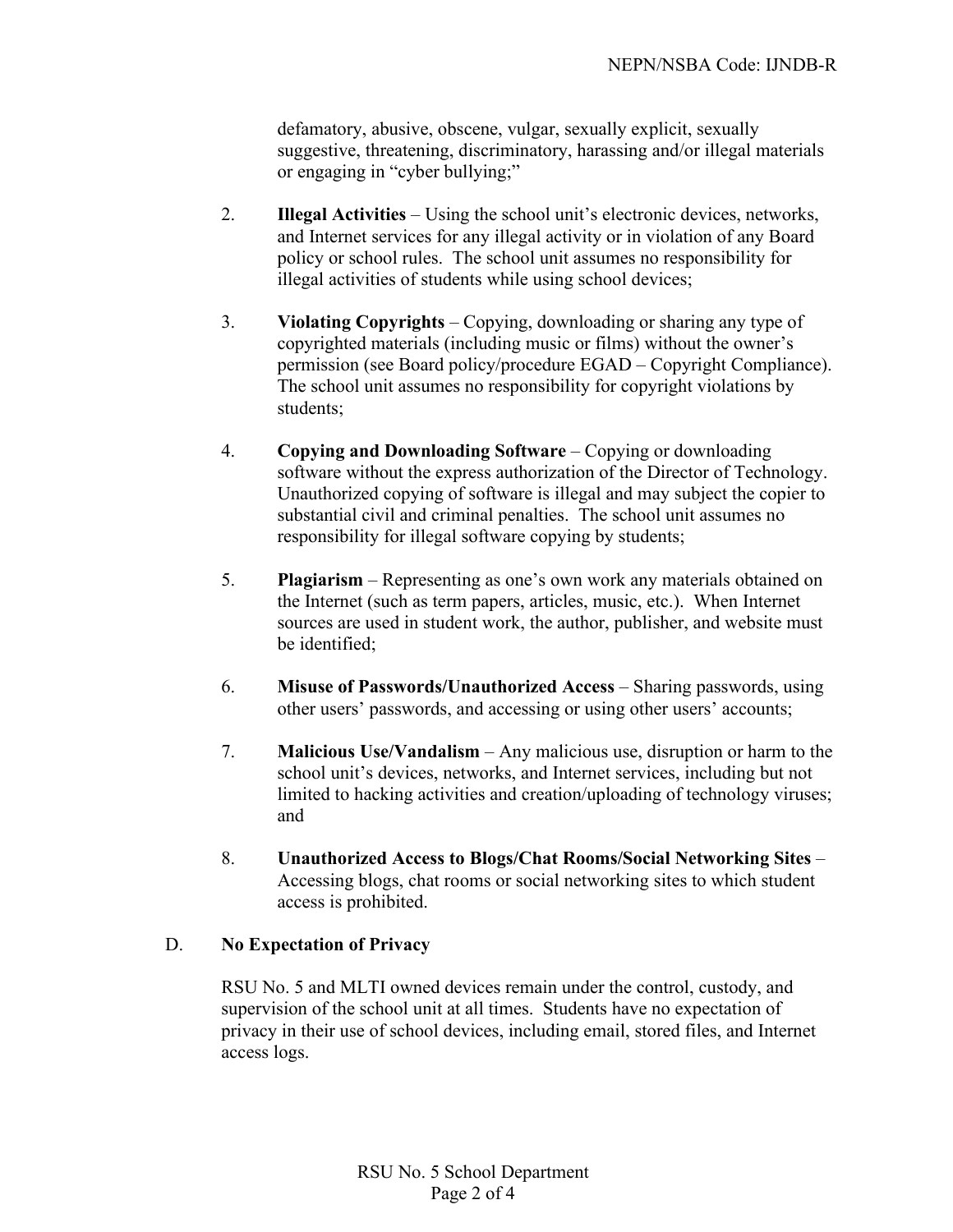### E. **Compensation for Losses, Costs, and/or Damages**

The student and his/her parents are responsible for compensating the school unit for any losses, costs, or damages incurred by the school unit for violations of Board policies and rules while the student is using school unit devices, including the cost of investigating such violations. The school unit assumes no responsibility for any unauthorized charges or costs incurred by a student while using school unit devices.

### F. **Student Security**

A student is not allowed to reveal his/her full name, address or telephone number, social security number, or other personal information on the Internet without prior permission from a teacher. Students should never agree to meet people they have contacted through the Internet without parental permission. Students should inform their teacher if they access information or messages that are dangerous, inappropriate, or make them uncomfortable in any way.

### G. **System Security**

The security of the school unit's devices, networks, and Internet services is a high priority. Any student who identifies a security problem must notify his/her teacher immediately. The student shall not demonstrate the problem to others or access unauthorized material. Any user who attempts to bypass system security, causes a breach of system security, or fails to report a system security problem shall be subject to disciplinary and/or legal action in addition to having his/her device privileges limited, suspended, or revoked.

# H. **Additional Rules for Laptops and Tablets Issued to Students**

- 1. Laptops and tablets are loaned to students as an educational tool and are only authorized for use in completing school assignments unless permission is given to a student by a teacher or parent to use the device for personal reasons.
- 2. Before a laptop or tablet is issued to a student, the student must sign the school's "acceptable use" agreement and parents must attend an informational meeting. Attendance will be documented by means of a "sign in" sheet. The meeting will orient parents to the goals and workings of the laptop program, expectations for care of school-issued laptops, Internet safety, and the school unit's rules in regard to use of this technology.
- 3. Students and their parents are responsible for the proper care of laptops and tablets at all times, whether on or off school property, including costs associated with repairing or replacing the laptop or tablet. RSU No. 5 offers a protection program for parents to cover replacement costs and/or repair costs for damages not covered by the warranty. Parents who choose